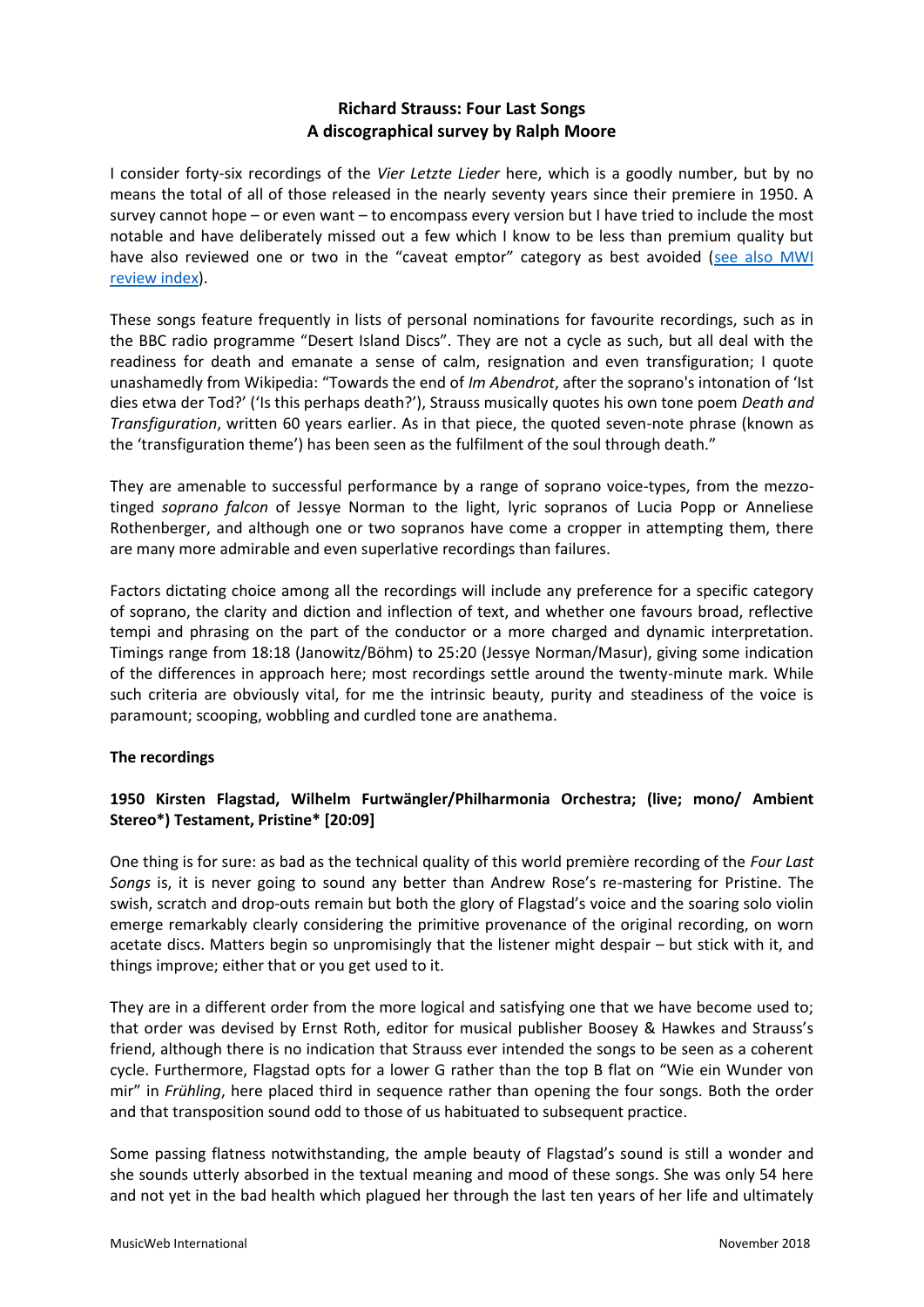prematurely curtailed it. Through the surface noise we may hear the famous golden glow and sheer size of her sound. It was, after all, her voice that Strauss had in mind when he wrote these songs and this explains why larger-voiced singers such as Jessye Norman and Birgit Nilsson have tackled them.

I often favour their lighter, more silvery-voiced exponents, yet I would not be without this artistically and historically important account. As you would expect, Furtwängler provides passionate, yet rhythmically steady support and the Philharmonia, insofar as we can hear them, provides the kind of playing you would expect from an orchestra hand-picked by Walter Legge for EMI only five years earlier. The conclusion to *Im Abendrot* is especially serene and it makes a nice link that Strauss quotes in the postlude the "transfiguration theme" from the work written sixty years earlier which begins the recital programme on this disc.

## **1951 Sena Jurinac, Fritz Busch/Stockholm Philharmonic Orchestra; (live; mono) EMI [20:43]**

This was a voice that acknowledged few boundaries and could do so because it was so evenly and perfectly produced over its extended tessitura. It is invariably beautiful, without the blandness too often attendant on the singing of an artist too concerned with beauty of sound alone; there is always a hint of smokiness in the tone and she has the happy knack of injecting feeling into the notes without disrupting the line.

The Stockholm performance here gives us a fair idea, despite the limited mono sound, of the gleam and soaring power of Jurinac's voice. She reminds me somewhat of Lisa Della Casa (another great soprano born the year after Jurinac) in the aristocratic poise and purity of her sound; how I would have liked to have heard them sing *Der Rosenkavalier* together. When Jurinac spins out the great phrase on "Und die Seele, unbewacht" her artistry is enough to forget at least momentarily the inadequacies of the recorded sound. As a non-fan of a certain celebrated contemporary of Jurinac who made two famous studio recordings of these songs, I was amused by noted musical biographer Tully Potter's description of Jurinac's account as "proper, honest-to-goodness singing rather than the ghastly crooning affected by a much-touted rival." That should put a good few backs up...but I know what he means. If it were in better sound it would doubtless more often top the list of favourite recordings of these songs.

# **1953 Elisabeth Schwarzkopf, Otto Ackermann/Philharmonia Orchestra; (studio; mono) Naxos [19:08]**

This, the first of Schwarzkopf's two studio recordings, in mono, finds her in fresh voice but one man's shimmer in her tone will be another's tremulousness. These are brisk, no-nonsense readings from Ackermann and the orchestral playing is lovely; Schwarzkopf is similarly artless compared with her second version with Szell but there will still be too much caressing and finessing of phrases for some; I would like rather more singing out and phrases like "Augen zu" at the end of *September* sound quavery and unsupported to me. She sounds rapt and transported in *Beim Schlafegehen* but the febrile, unsteady quality creeps back in during *Im Abendrot*. If you like her you like her…

## **1953 Lisa Della Casa, Karl Böhm/Wiener Philharmoniker; (studio; mono) Decca, Naxos [18:40]**

Della Casa here sings the *Four Last Songs* in the order preferred by the composer, although the modern listener might need some convincing that this sequence is really artistically preferable. Leaving that aside, it is refreshing to hear them sung so straightforwardly; the angelic radiance of her tone, the broad, arcing phrasing on a long breath and the refusal to swoon create spirituality without a trace of sentimentality. First-time listeners might be taken aback by the complementary directness of Böhm's brisk accompaniment; there is little use of ritardando or the courting of stasis so common in more reverential readings - but it suits Della Casa's mode perfectly and her interpretation forms a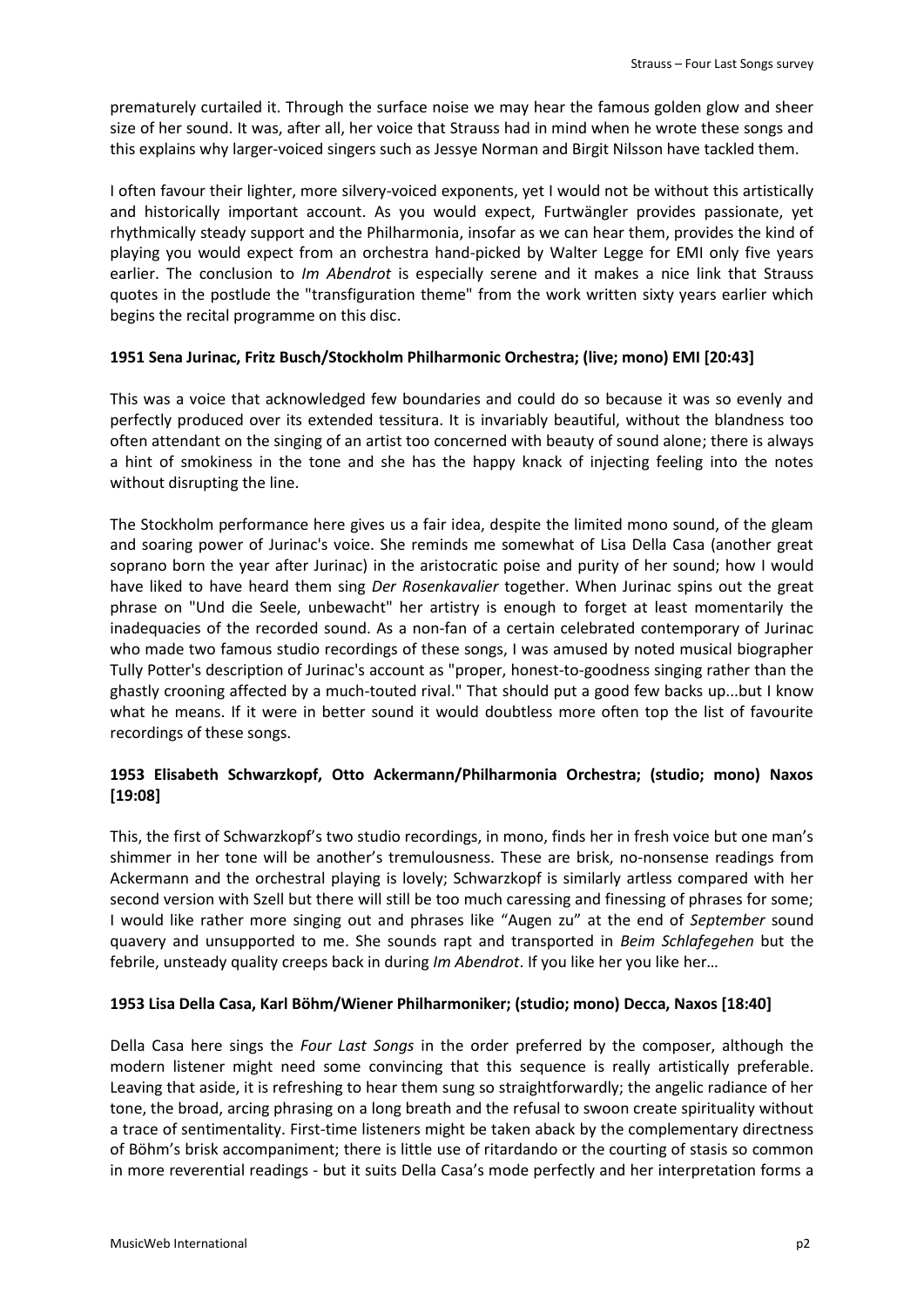welcome counterpoint to the more indulgent, romanticised versions we have become used to. Some find her cool in these songs; I suggest that she is simply subtle.

## **1958 Inge Borkh, Ferdinand Leitner/Orchestre Symphonique de Vichy; (live; mono) Ponto [20:05]**

Lousy sound unfortunately compromises our appreciation of this vibrant performance by a great Strauss dramatic soprano who died only in August this year, aged 101. Her voice has a strong centre and comes through reasonably well but the orchestra is recessed in an echoing mush. An ignorant audience applauds in between the songs. This can be of interest only to fans and specialists, despite the singer's manifold gifts.

# **1961 Teresa Stich-Randall, Ernest Ansermet/Orchestre de la Suisse Romande; (live; stereo) RSR Cascavelle [20:49]**

This recording has many attractive features, but also a few minor drawbacks.

The sound is live, vintage stereo. As such, it is very good: clean and undistorted, even if the strings are more than a trifle thin; only the odd cough disturbs the rapt concentration of the occasion. It cannot compete on sheer aural terms with modern, or even not-so-modern studio recording classics by the likes of Fleming, the earlier Te Kanawa and of course, the Karajan/Janowitz, but the performance is of such quality as to disarm niggling objections. Nor is Ansermet's orchestra as sumptuous in tone and sheen as the more illustrious bands on those recordings but there is no doubt that the conductor has found the spirit of the music which soars without dragging and the strings are responsive to his direction, making much of the gorgeous introduction to *Im Abendrot* which is artfully shaded and shaped. A shame about the moments of dodgy intonation along the way, such as at the beginning of the coda to that last song and half way through *Frühling*, and the horn blip at the end of *Beim Schlafengehen*.

Regarding Stich-Randall's performance, there is no doubt that is the kind of voice to do justice to the music, representing a kind of compromise between the purely instrumental quality of Janowitz and the more Lieder-like word-painting of Schwarzkopf. In seems to me that she sings herself in, as at the start of the first song she swoops too much, is a touch edgy and coping with a little nervous flutter which disrupts the line, but by the end of *Frühling* she is steadier and more generous of tone. She has a spicy, well integrated lower register, the ability to float a note and an idiomatic command of the text - which is unfortunately not provided in the tri-lingual booklet. All in all, a lovely version, worthy to stand alongside contemporary favourites by Della Casa and Jurinac and very much of their voice type.

# **1965 Elisabeth Schwarzkopf, George Szell/Radio-Symphonieorchester Berlin; (studio; stereo) EMI [22:55]**

This second of Schwarzkopf's recordings finds her in more opulent voice than for Ackermann and, surprisingly, Szell lets the music breathe rather more, but there is not so much difference in interpretation – except, of course, she has stereo sound here which amplifies that richness. Her voice seems steadier here, too, although I find that she still intermittently sounds too artful when she swells and swoons on held notes and there is some evidence of husbanding resources. For many, this recording was their first exposure to the music so they are understandably imprinted with it, but for me there are better. I confess to finding her primping and coddling of the text irritating but Szell's accompaniment is a dream.

# **1967 Martina Arroyo, Günter Wand/Kölner Rundfunk-Sinfonie-Orchester; (studio; stereo) Profil [18:57]**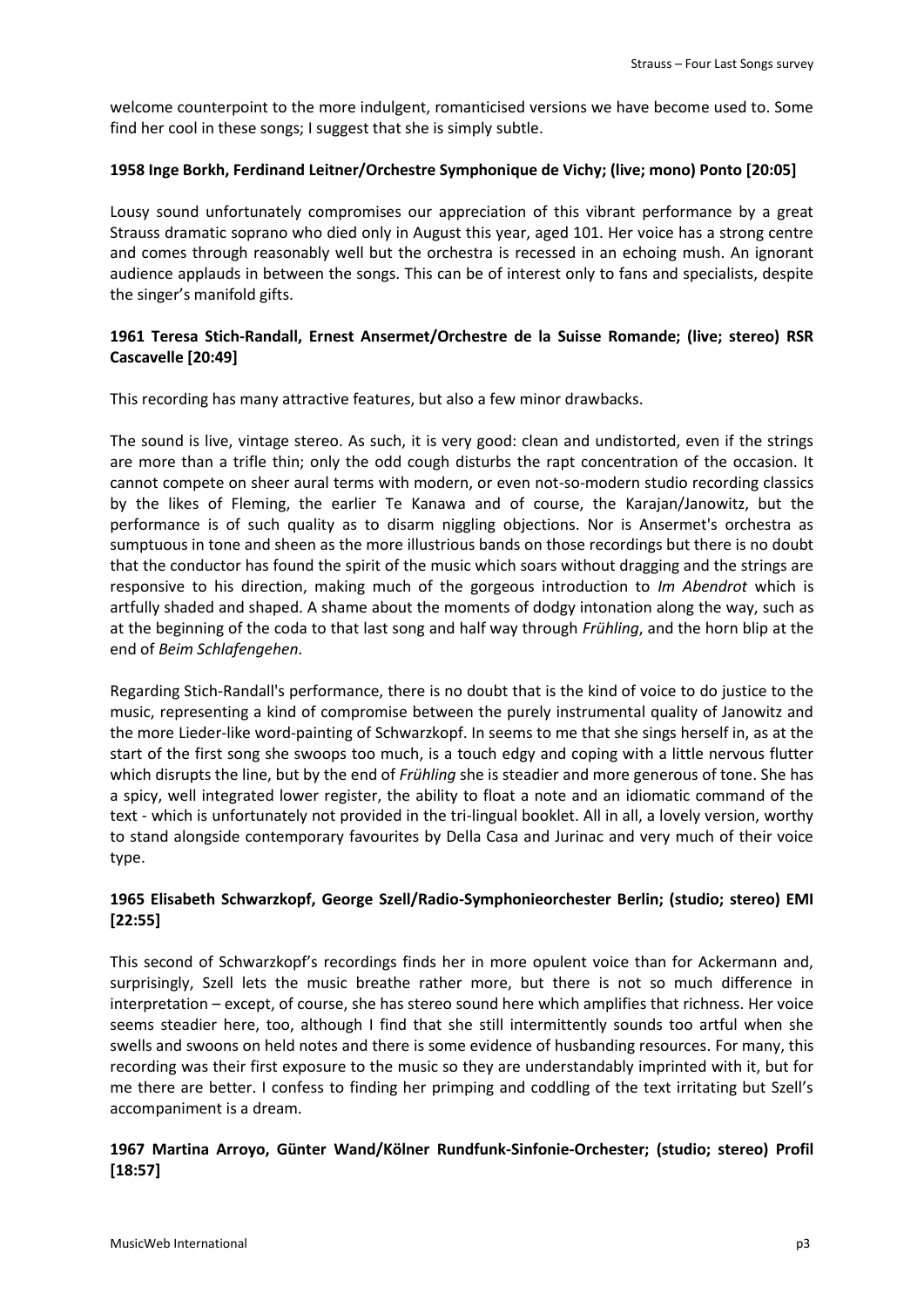When I first heard this, I knew immediately that it would go into my top few favourites list. The sheer beauty, amplitude and power of Arroyo's voice are a joy; she makes these murderously challenging songs sound effortless - yet that's what needs to happen if we are to soar with Eichendorff's larks into the ether and leave earthly trappings behind. She has been accused of being an artist who neglects text but apart from the fact that her diction is impeccable, that refulgent voice does it all simply by being capable of riding the surf into the sunset. Wand's direction is perfectly judged; he doesn't linger beatifically but pushes the songs on like Böhm, using rubato judiciously. His lead violinist does a good job and you don't think about the execution, only the splendour of the sound you are hearing. When Arroyo launches into "So tief im Abendrot" and "Und die Seele unbewacht" you die and go to heaven with her.

The sound is up-front, round and fruity, nicely approximating a concert hall acoustic.

#### **1968 Gundula Janowitz, Bernard Haitink/Concertgebouworkest; (live; stereo) Philips [18:18]**

Quite a difference in timings here, from the classic recording Janowitz made with Karajan five years later; Böhm is typically much leaner and more propulsive, shaving four minutes off Karajan's lush reading. In general, it doesn't feel rushed, because Böhm has such a feeling for phrasing and Janowitz is in superb voice, after a slightly shaky start in the lower reaches of her voice. This is both vocally and orchestrally a cleaner, leaner performance than the famous Berlin version; even the excellent live sound – there is no audience noise - is brighter to match and neither recording is necessarily "better" to my ears. The violin solo in *Beim Schlafengehen* is wonderfully pure and poised. I do, however, find the last song, *Im Abendrot*, to be taken too fast – and indeed, this where the biggest discrepancy in timings between Böhm and Karajan occurs: 5:26 versus 7:08, so I miss the sense of weightless, timeless suspension Karajan achieves.

#### **1970 Birgit Nilsson, Leif Segerstam/Sveriges Radios Symfoniorkester; (live; stereo) Bluebell [20:12]**

Of course, I am a huge fan of Birgit Nilsson – but in the right Fach, and this is not it. Her huge voice often sounds too clumsy and unwieldy to do justice to this delicate music. When she opens up on the big, soaring phrases, she sounds mightily impressive but in between she swoops and slides between notes and the voice defaults into a plaintive tone when the vibrato is not much in action. A few coughs along the way denote this to be a live performance. Despite my reservations, there are still moments in this performance when I find the sound she makes thrilling, but it does not satisfy throughout.

## **1970 Eleanor Steber, James Levine/Cleveland Orchestra; (live; stereo) VAI 19:41]**

There is a live performance on YouTube of Eleanor Steber singing the *Four Last Songs* at the Brooklyn Academy in 1973, by which time, sadly, her voice had deteriorated markedly, with a wobble you could drive a truck through and unpleasantly acid tone. This recording, made three years earlier, is by no means perfect but is far preferable to the New York one. I much prefer to remember her as she was in her glorious prime before she was tempted to perform too late, but this at least preserves some of what made her such a great artist. Her vibrato is beginning to loosen and sometimes her tone becomes edgy but the voice still gleams and has that passionate, vibrant quality special to this singer. The sound is mediocre and recessed but quite bearable and it's good to have a memento of Steber in repertoire that suited her, albeit relatively late in her career. Levine conducts sensitively and the orchestral playing is mostly as fine as you would expect – except I find the violin solo to be rather weak-tea and there are a few horn bloopers.

## **1973 Gundula Janowitz, Herbert von Karajan/Berliner Philharmoniker; (studio; stereo) DG [22:23]**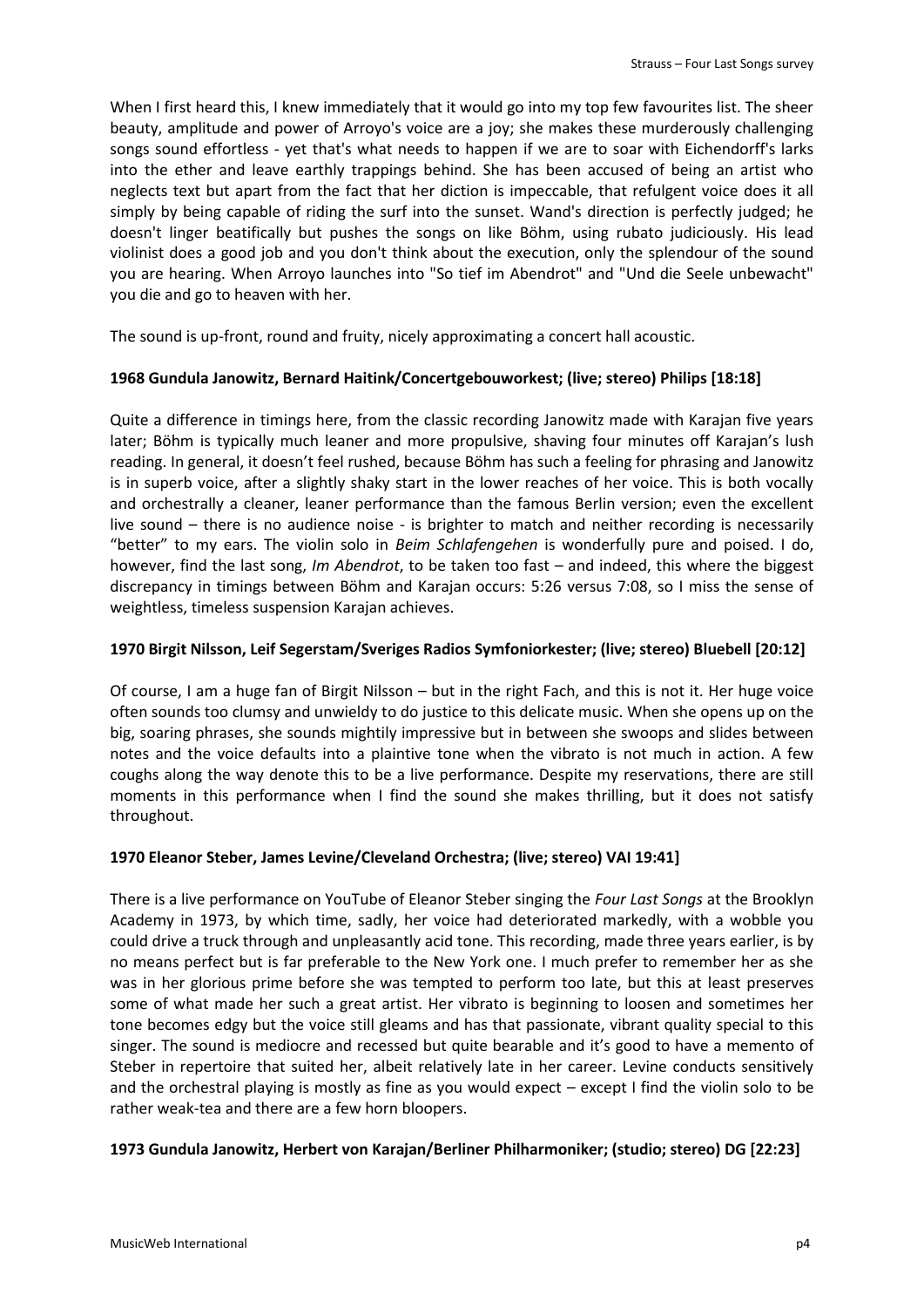This recording is frequently cited as a favourite for obvious reasons: the silvery, soaring ecstasy of Janowitz' lirico-spinto soprano, the mastery of Karajan's control of phrasing and dynamics and the virtuosity of the Berlin Philharmonic at their peak. Janowitz' voice has an instrumental quality which blends beautifully with the orchestra. The rapt quality essential to these songs making the necessary impact us present throughout; the requisite trance-like atmosphere is generated without risking torpor or languor. For me, as for many others this is as close to a flawless recording of these masterpieces as can be achieved.

#### **1973 Leontyne Price, Erich Leinsdorf/New Philharmonia Orchestra; (studio; stereo) RCA [19:11]**

Leontyne Price's *Four Last Songs* are gloriously voiced although not as nuanced or pure-toned as versions by the more "instrumental" sopranos of Janowitz, Della Cass or Isokoski; Price goes for The Big Sing and gives a highly dramatic reading, with too many swoops and some near-screaming for some more refined tastes. She makes a big, lush sound but also achieves isolated moments of great poise mixed in with some passages where the very vibrancy of her vibrato disturbs the long, clean line. However, she sounds increasingly steady and secure as the four songs unfold and Leinsdorf's brisk and flexible accompaniment supports her reading admirably, with superb playing from the New Philharmonia.

# **1974 Anneliese Rothenberger, André Previn/London Symphony Orchestra; (studio; stereo) EMI [20:59]**

The slightly metallic tinkle of Rothenberger's higher notes - reminiscent of Lucia Popp? - and the hint of huskiness in the middle might not fit the ideal of "purity" of tone that some desire in these songs, but for me they impart character to her sound, even if ultimately I do prefer the kind of fluty vocal timbre Janowitz, or Della Casa, or the young Kiri bring to them. Otherwise, what immediately struck me was the size and weight of her soprano - perhaps boosted a little by the recording balance - and the "grande dame" manner she brings to her singing, matching the sumptuousness of the LSO in top form under Previn's broad, leisurely tempi. The music really sighs and breathes - and talking of breathing, Rothenberger's is absolutely ideal, sustaining long arcs of sound without any audible strain or even effort. Her lower register is strong and the voice really blooms on the big, soaring phrases like "Und die Seele unbewacht" and "So tief im Abendrot". Rothenberger is not exactly ethereal but she is poised and powerful, gliding along with the LSO's luxurious sound.

# **1976 Montserrat Caballé, Alain Lombard/Orchestre Philharmonique de Strasbourg; (studio; stereo) Erato [23:18]**

Even the greatest singers can make a miscalculation and Caballé does so here, presumably under the influence, or with the encouragement, of Lombard, who is known for favouring daringly broad tempi. Sometimes it works, but not here. Caballé resorts to a box of vocal tricks: mewling, swooning, crooning and pulling the tempi about. Loud notes go sour and harsh; words are often indistinct, lost in the orchestral soup. The excessive timing indicates that this recording is more somnambulistic than rapt; the last song in particular is just nerveless. Avoid.

## **1976 Elisabeth Söderström, Antal Doráti/Royal Philharmonic Orchestra (live; stereo); BBC [21:12]**

Söderström deploys a strong lower register and quite a stentorian attack on these songs; not for her the "floaty-floaty" approach – she goes for it and the result is thrilling, if initially rather disconcerting. Dorati's polite accompaniment is rather side-lined by her prominence but perhaps the recording balance is somewhat to blame, too. The voice per se is glorious and I could not do better than quote my colleague John Quinn's original review back in 2004, as I completely agree: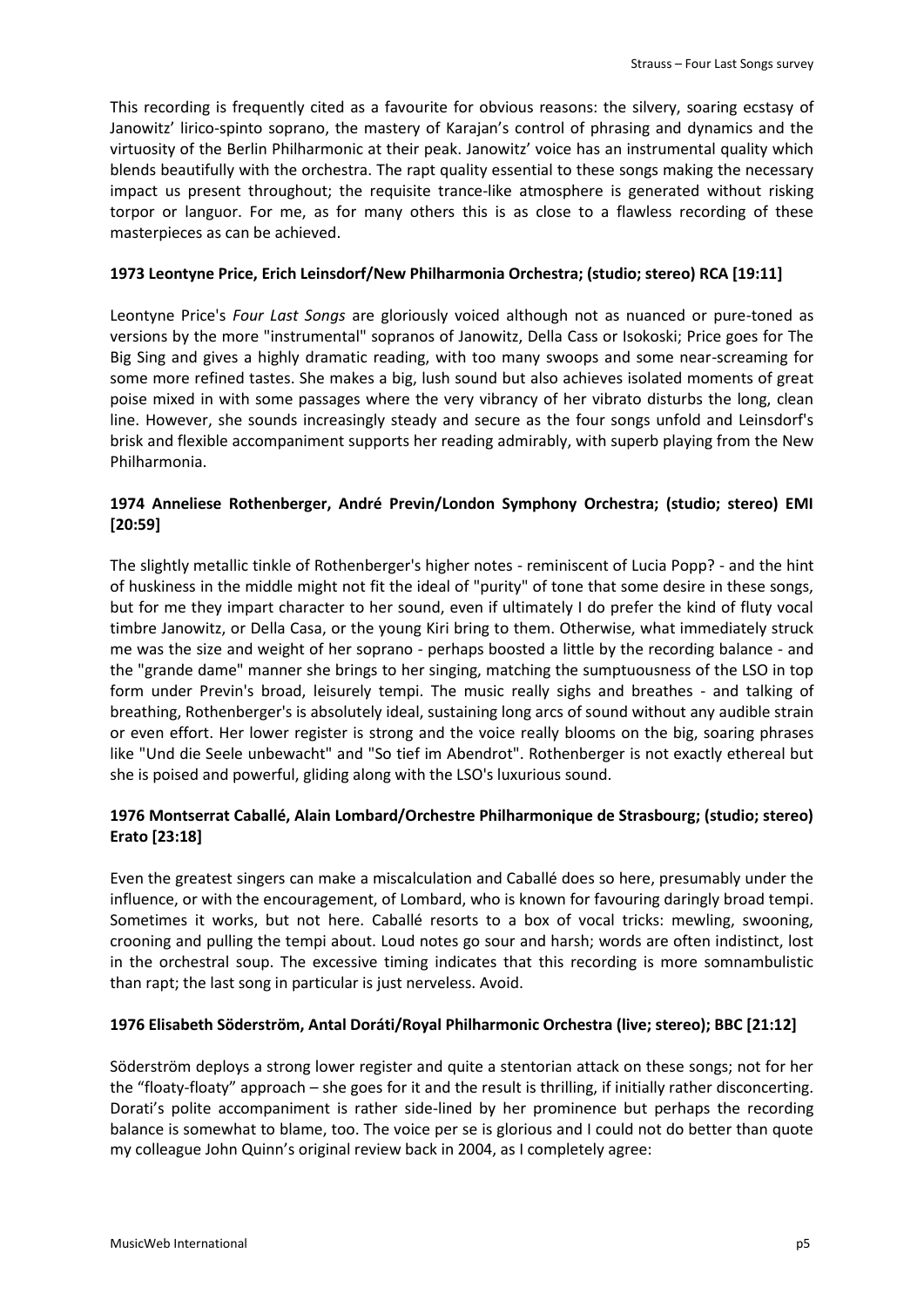"Söderström soars ecstatically, rapturously in 'Frühling' while the vocal melismas in 'September' are gloriously and effortlessly done. At the end of this song the wonderful horn-led epilogue is raptly played, typifying the distinguished support from Dorati and his orchestra. My personal favourite of the songs, 'Beim Schlafengehen' receives a deeply satisfying reading. A lovely, tender violin solo prefaces the unforgettable phrase "Und die Seele, unbewacht", which is ardently and gloriously delivered as, indeed, is the whole of the final stanza. Finally, there's a tremendously atmospheric and distinguished performance of 'Im Abendrot' to close a truly memorable reading of these marvellous songs. No wonder the audience cheered."

#### [Full Review](http://www.musicweb-international.com/classrev/2004/oct04/Strauss_Soderstrom.htm#ixzz5VucqUpFf)

My only caveat is that the sound is not of the best but tolerable for a live recording from the premakeover Royal Festival Hall in the 70's.

# **1976 Teresa Żylis-Gara, Franz-Paul Decker/Rundfunk-Sinfonieorchester Hannover; (live; stereo) Rodolphe [22:58]**

Teresa Żylis-Gara is my personal candidate for the greatest overlooked soprano of the late 20C; I retain fond memories of hearing her sing an open-air recital one balmy night in a courtyard in Orange in the late 70s. Now retired in Monaco, she was a singer of rare gifts; everything she sang and recorded was of the highest quality. Conductor Franz-Paul Decker's tempi are broad and her voice expands into the long phrases with powerful, creamy tone often reminiscent of Kiri Te Kanawa with richer lower notes. Her use of dynamics is especially telling and her German diction is crystalline. Unfortunately, I can only theoretically recommend this superb recording of the *Four Last Songs* as the original 1985 Japanese-pressed, French-issue CD is out-of-print and rare. It is of excellent quality, with minimal audience noise and applause only at the ends of track 4 and track 10, and you may still hear it on YouTube. It is lovely: technically, sonically and aesthetically deeply satisfying.

## **1979 Kiri Te Kanawa, Andrew Davis/London Symphony Orchestra; (studio; stereo) Sony [20:54]**

This finds Kiri Te Kanawa in her young prime, very ably accompanied by Andrew Davis. The absolute purity of her tone and clarity of her diction effortlessly create the specific mood and sound-world for each of the songs, first conjuring up a vision of golden maple trees against cerulean skies, then gradually drifting into the more nebulous and shadowy world of sunset as a metaphor for aging. There is nothing to fault in the singing; I laughed wryly at a review accusing this of sounding like a "student exercise"; would that we had more such vocal students whose art conceals art. The voice for this music needs either to be clear, clean and pure or grand, sumptuous and noble, as per Jessye Norman and Renee Fleming; both work in that they suggest transcendence, release and the sense of a disembodied soul freed from its mortal cage and rejoining the Maker in paradise. There needs to be a kind of joy expressed in the act of singing itself and for that the singer has be free of all technical limitations and sound utterly relaxed and released; Te Kanawa does that because she knows her voice will do whatever she needs it to.

Davis is not as brisk as Böhm or as indulgent as Masur and Karajan; I find his tempi to be perfectly judged to suit his singer in that simplicity of utterance is the key. The LSO of course plays wonderfully and the sound is excellent.

## **1981 Sylvia Sass, Ervin Lukács/Hungarian State Orchestra; (studio; stereo) Hungaroton [20:37]**

Following my undertaking of a Sass retrospective, I realised that it is the element of risk-taking in her singing, her total commitment to whatever she is singing and her extraordinary versatility which constitute the elements of her art and which I find to be absent in too many modern singers. I readily admit that her technique is not perfect and that her voice can sometimes come across as an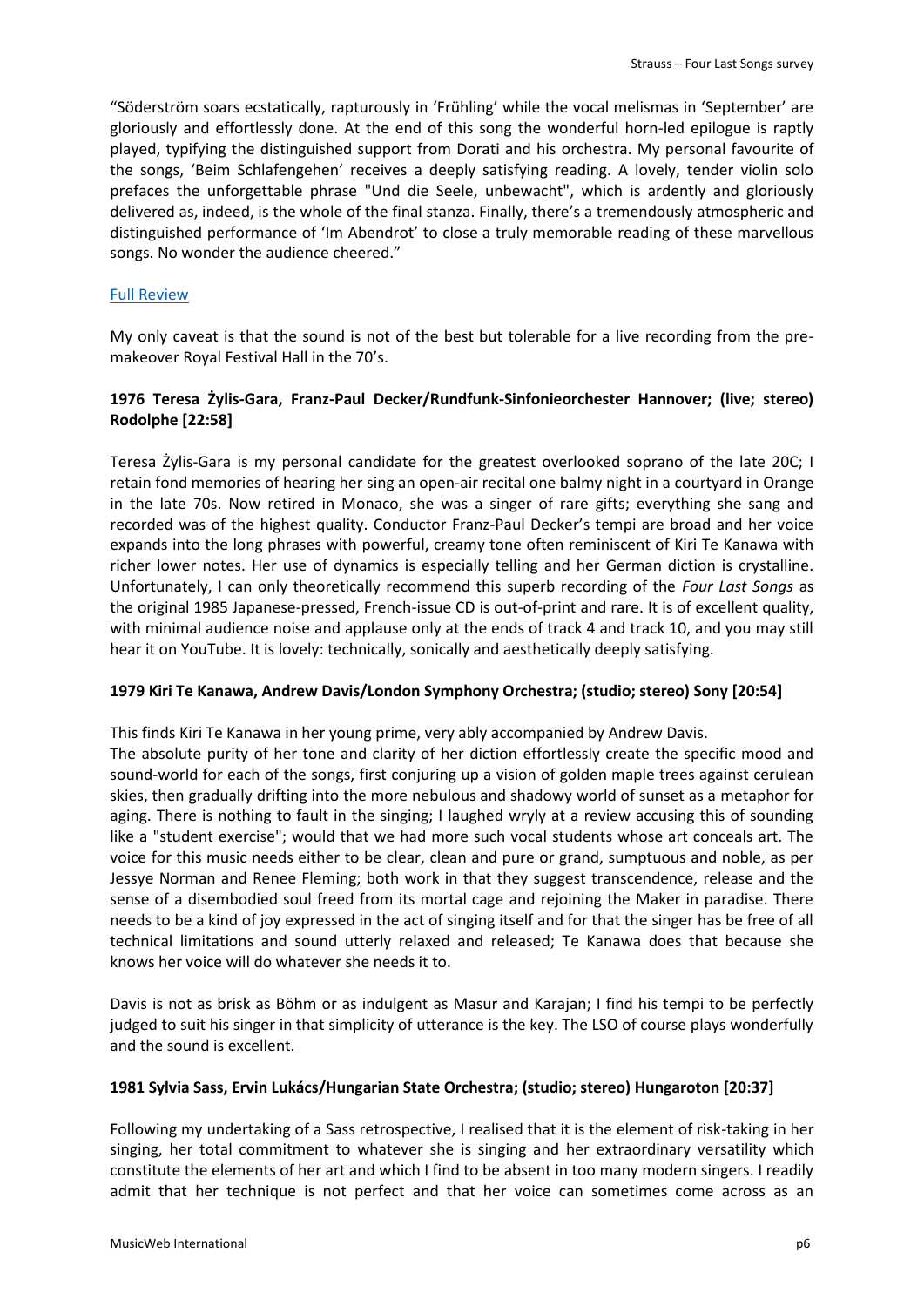unwieldy instrument but I am always absorbed by her artistry; she simply has so much voice coupled with a deep aesthetic sensibility.

These are the very qualities, of course, which occasioned frequent comparisons with her idol, Maria Callas and there are undoubtedly good reasons for comparing the two, vocal, temperamental and technical. They did meet and Sass was overawed by the aging diva but she certainly modelled her interpretations on Callas to great effect. I am always surprised by how many different tones, colours and dynamic gradations Sass had at her command: she had an ethereal pianissimo - used frequently to superb effect in these songs - and a really big sound when she let rip, which always skirted disaster but rarely let her down during her short career. She has the control to thrill the listener in soaring to climaxes such as that on the words "Und die Seele unbewacht" or "So tief im Abendrot" in "Beim Schlafengehen". If you like to hear these songs sung on a grand scale, this is for you.

# **1981 Heather Harper, Norman Del Mar/Royal Philharmonic Orchestra; (live; stereo) Carlton Classics (IMP), BBC [19:49]**

Heather Harper was one of the best post-war British sopranos but both her recordings of these songs were made just a little late in her career when some of the ease and sheen had worn off her lovely voice. This one was a live Proms performance and she takes a while to warm up; in the first song, there are some laboured moments, top notes can be edgy and sometimes the vibrato loosens. However, she improves in the second song, mustering considerable power, evincing an intact lower register and for long stretches thereafter sustaining golden tone. Del Mar's accompaniment is strong and direct, matching the singer's forthright manner. She might not have the poise and delicacy of the best but I find much to enjoy here. There is a little coughing and a bit of odd extraneous noise – something rattling– towards the end of the last song, but nothing too distracting.

## **1982 Lucia Popp, Klaus Tennstedt/London Philharmonic Orchestra; (studio; digital) EMI [23:49]**

I owned this recording many years ago on vinyl and did not prize it then as much as I should have and now do; I was under the spell of versions by Janowitz and Norman but now better appreciate Lucia Popp's gleaming, glittering soprano. It is true that her words are not always distinct, she occasionally indulges in the little "squeezing" mannerism that marred her attack on certain notes and her voice is at times just a shade light and fluttery for the biggest moments but the music lies well within her capabilities despite her being a lighter, lyric soprano - and the most important things in the singing of Strauss, a sustained legato and sense of line, are wholly intact.

Furthermore, we have the inestimable advantage of Klaus Tennstedt directing his own orchestra, the London Philharmonic, who play most sensitively, sharing Popp's feeling for the ebb and flow of this glorious music without indulging in any overt pulling about of its shape, despite the comparative leisureliness of his tempi.

## **1982 Jessye Norman, Kurt Masur/Gewandhausorchester Leipzig; (studio; stereo) Philips [25:20]**

I thought it might be an experiment to re-visit this recording, the longest and grandest in the catalogue, immediately after having listened to the shortest – Janowitz with Böhm, at 18:18 - but I found myself equally captivated by both. Jessye Norman rolls out the Rolls Royce voice, voice and more voice and manages to make Masur's etiolated tempi sound wholly natural, without occluding her famously precise German diction or letting proceedings become soupy or indulgent. This is a justly famous account, surely the best thing either the singer or conductor has ever done; Norman's breath control and steadiness of tonal emission are things of wonder. The difference in *Im Abendrot* between Böhm (5:26) and Masur here (9:56) is to laugh; the only barrier to appreciating this recording is if you cannot abide such a leisurely approach and need more momentum but for me its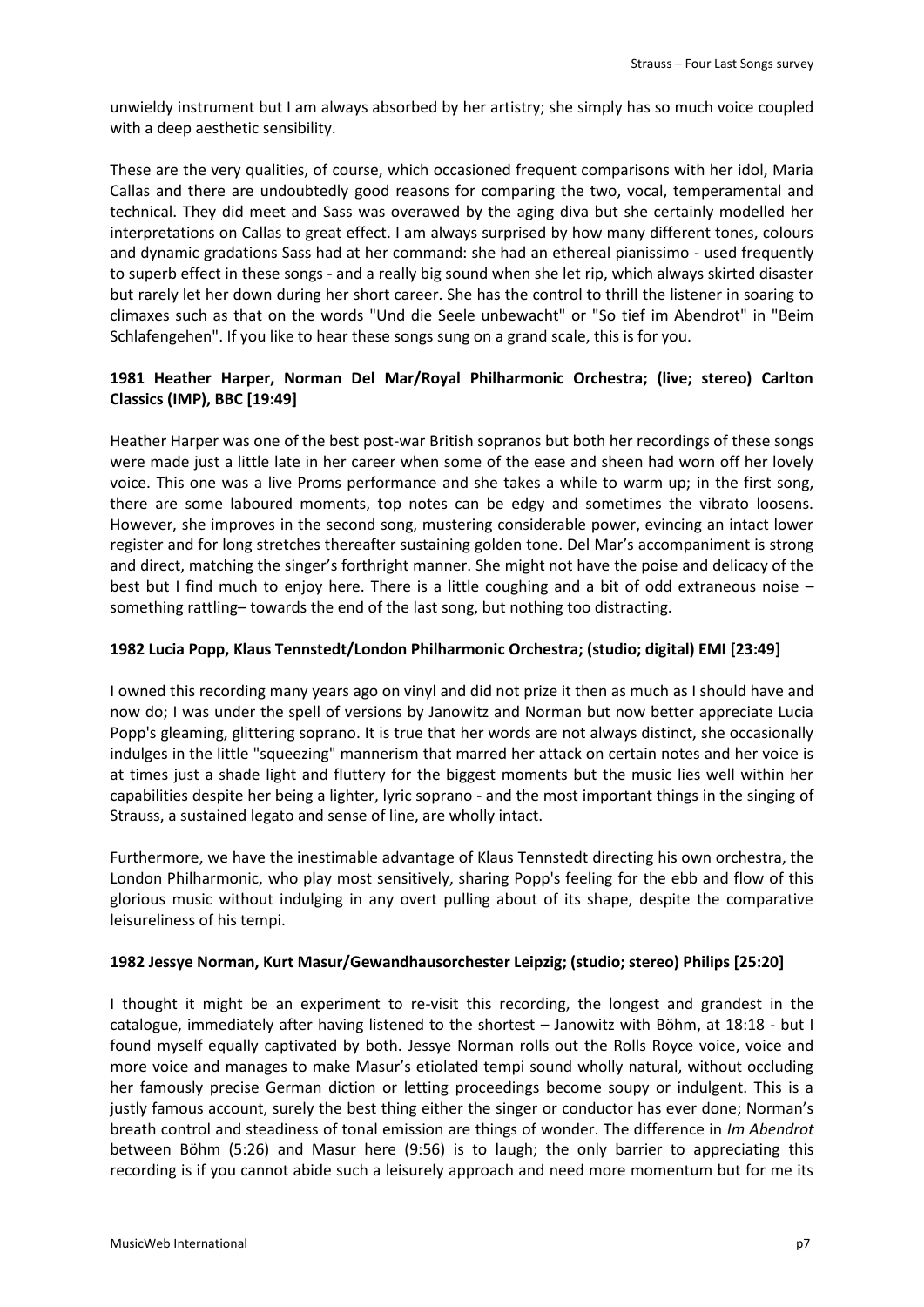extreme slowness leaves us suspended between heaven and earth in transfigured ecstasy, as the skylarks serenade us.

# **1985 Anna Tomowa-Sintow, Herbert von Karajan/Berliner Philharmoniker; (studio; digital) DG [19:59]**

In this, his second studio recording of the Four Last Songs here, Karajan was no doubt aware that his soloist, Anna Tomowa-Sintow could not emulate Gundula Janowitz for expansiveness of breath so the first three songs are almost brisk. As it is, she spoils her otherwise affecting rendition of *September* by taking a breath before "Augen" at the close of the song. For the last song, *Im Abendrot*, Karajan risks a more leisurely pace at a timing of 7:06 and Tomowa-Sintow copes admirably. He doesn't drag it out in the manner of Eschenbach (8:45) for Fleming in the first of her two recordings, or Masur for Jessye Norman (an extraordinary 9:56), where despite the glory of their singing, there is a suggestion of ponderousness. The slight tremulousness and lack of real deep-pile velvet in her tone mean for me that, good though Tomowa-Sintow is, Janowitz reigns supreme.

# **1985 Éva Marton, Andrew Davis/Toronto Symphony Orchestra; (studio; digital) CBS [18:34]**

Andrew Davis sets off at a pace which suggests that he would like to get the whole business over with before closing time at the local hostelry – or perhaps he thought that hurrying proceedings along would help disguise the obtrusive beat in Éva Marton's hefty soprano. Davis has not – at least at this stage of his career – mastered Böhm's trick of combining fast speed with elegant phrasing, so the whole thing sounds lumpy, rushed and perfunctory. He did a much better job with Te Kanawa six years earlier.

Marton's vibrato was not always a problem, depending on what she was singing, but it certainly is in this music where a soaring line and a smooth legato are vital to its effect; at times she sounds as if she is gargling. The amplitude of the voice as sound per se is impressive but the repose isn't there; most of the time she just sounds as mad as hell. Another critic put it more diplomatically when the disc was first issued, remarking on how her performance is characterised by a "generalised vehemence". Nope.

## **1986 Felicity Lott, Neeme Järvi/Royal Scottish National Orchestra; (studio; digital) Chandos [20:22]**

I usually hear a kind of "scratchiness" or impurity in Flott's tone but it is minimal here and it seems that others don't ever hear that. It is still not the richest, most velvety or creamy sound and there is still a "catch" on loudest, highest notes, but she has the breath to sustain the long, arching phrases and her diction is excellent. I am damning this with faint praise insofar as it is good but without the special, magical, mesmeric quality I find in the best recordings and I want more "body" in the voice. The conducting and playing are unimpeachable but it's not the version I reach for when I want to hear these songs.

## **1987 Heather Harper, Richard Hickox/London Symphony Orchestra; EMI (studio; digital) [20:05]**

Heather Harper's second recording demonstrates that her technique is intact and that her voice is devoid of wobble even at this comparatively late stage of her career, when she was 57. The opportunity of recording in the studio permits her to import more refinement into her interpretation than she did in her larger-scale live performance at the Proms six years earlier, but unfortunately it is also evident that her voice has lost a good deal of its former lustre; top notes are thin, and at times she sounds tentative and in truth tonally even a little enfeebled. Hickox' accompaniment is very sensitive, dreamy and poetic, and the solo violin in *Beim Schlafengehen* is beautiful. Neither this nor the earlier recording presents this beloved artist in her prime but the first version is preferable.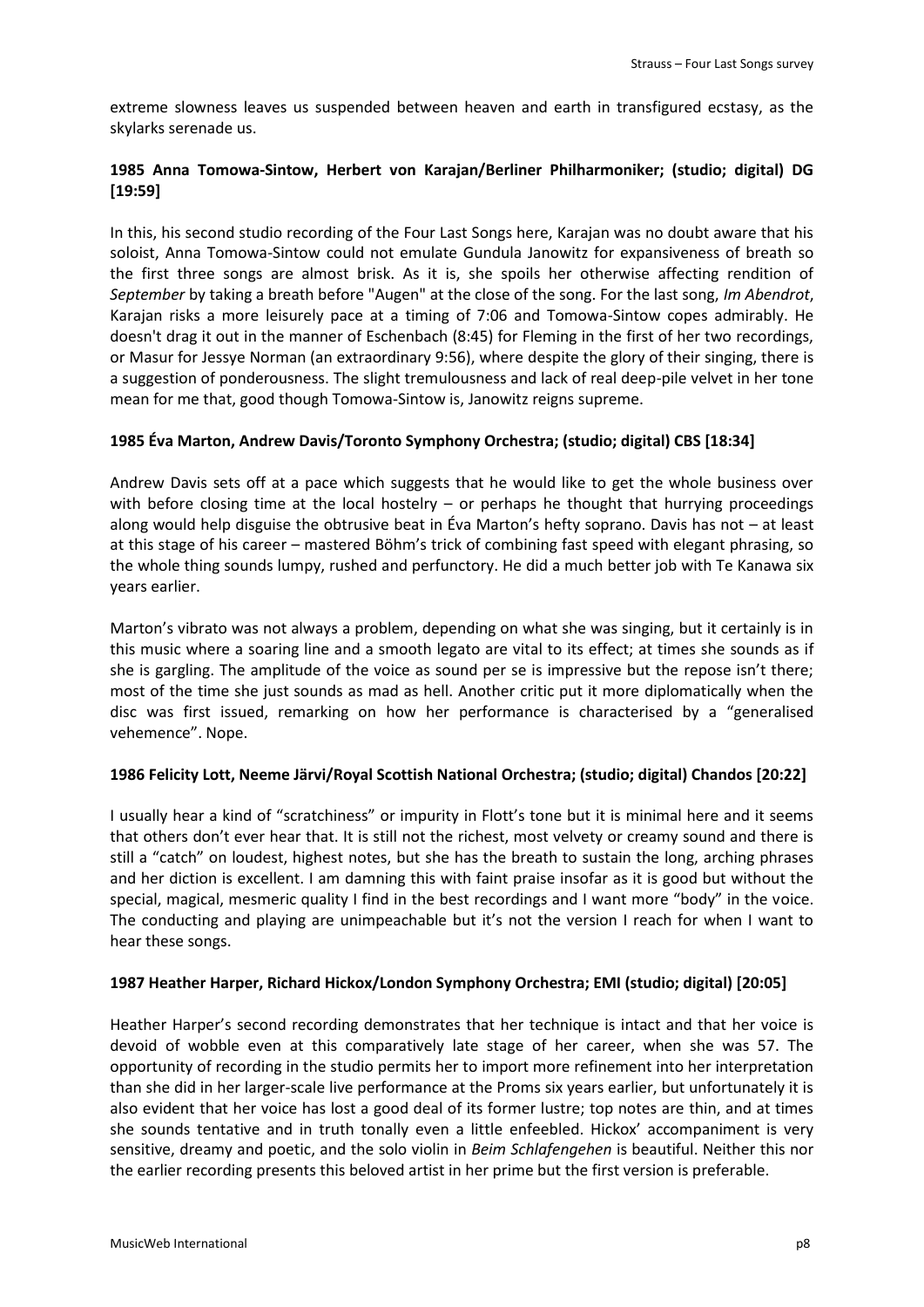#### **1988 Arleen Auger, André Previn/Wiener Philharmoniker; Telarc (studio; digital) [22:07]**

Arleen Augér had a lovely voice but was not always the most individual of singers, and for me this recording suffers from an element of blandness. She sounds a little tentative, as if holding back when I want her to expand in the long phrases and her diction is cloudy: vowels tend to be reduced the same generalised sound and consonants disappear, so it's all a bit wishy-washy. Perhaps her gentle lyric soprano was never the ideal vehicle for this music? The VPO is ideal and Previn's accompaniment broad and unexceptionable, similar to the job he did with Rothenberger in 1974. I need a bigger voice and rather more expansiveness than we get here, though.

## **1990 Kiri Te Kanawa, Georg Solti/Wiener Philharmoniker; Decca (studio; digital) [19:01]**

I don't know why I have always assumed that this, Kiri Te Kanawa's second recording of the *Four Last Songs*, would be inferior to her first, made eleven years earlier with Andrew Davis, as, apart from the voice being a little fuller, heavier and heftier, it is still in 1990 a perfect Strauss instrument, soaring effortlessly on phrases like "und die Seele unbewacht" and "so tief im Abdendrot". It and the solo violin are rather too spot-lit by the microphones so that the glorious VPO is somewhat recessed but otherwise the sound is excellent. Solti indulges in no unseemly lingering although Davis is more urgent in the 1979 recording and Te Kanawa is fresher voiced there, so I still prefer that miraculous, earlier recording.

#### **1993 Cheryl Studer, Giuseppe Sinopoli/Staatskapelle Dresden; DG (studio; digital) [20:52]**

This is by no means the best of either Studer's or Sinopoli's output; there is a lack of ease in her vocal production, which often results in her sounding marginally flat, a tendency to squeeze and force high notes and the start of a beat, or pulse, in the tone - but also, in compensation, an attractive vibrancy to offset the sense of her labouring somewhat. The conducting is odd too. the performance as a whole seems rather "flat" – although the temperature certainly rises in *Beim Schlafengehen*. Then, at the beginning of *Im Abendrot*, you hear a kind of crooning weariness in Studer's voice which is not emotional colouration but a lack of support and Sinopoli does not seem to do precisely what he can do - in his recording of *Die Frau ohne Schatten*, for example – and crank up the tension. This was recorded around the start of Studer's vocal problems and it shows; it is by no means bad but there are better to be had.

# **1993 Charlotte Margiono, Edo de Waart/Radio Filharmonisch Orkest Holland (studio, digital) Brilliant [22:45]**

Dutch soprano Charlotte Margiono has a suitably large voice and opulent tone but also something of a pronounced vibrato which most of the time was not too obtrusive but, in this recording at least, occasionally becomes almost a beat. Her diction, projection, breath control and phrasing are fine but the pulse sometimes bothers me and I do not hear the variety of colour or dynamics I prize in favourite versions, although the last song is more beguilingly shaded. I really like Edo de Waart soulful conducting, but in the end, this is not a front-runner.

## **1994 Barbara Hendricks, Wolfgang Sawallisch/Philadelphia Orchestra; (studio; digital) EMI [19:09]**

Barbara Hendricks has a most distinctive, instantly recognisable voice: a slivery yet slightly husky timbre in its upper regions and a slightly incongruous lower register which seems a tad disconnected from that top, being almost "shouty" with an element of "lowing" about it - if I may be allowed to use a word with disagreeably inappropriate bovine associations. I nonetheless like it very much; there is an ease of emission, a majesty and span of breath control and a pearly legato which seems to rival the qualities of much beefier voices who also succeed in this repertoire. In this regard, then, she is much more in the mode of singers such as Lucia Popp and Soile Isokoski, equally celebrated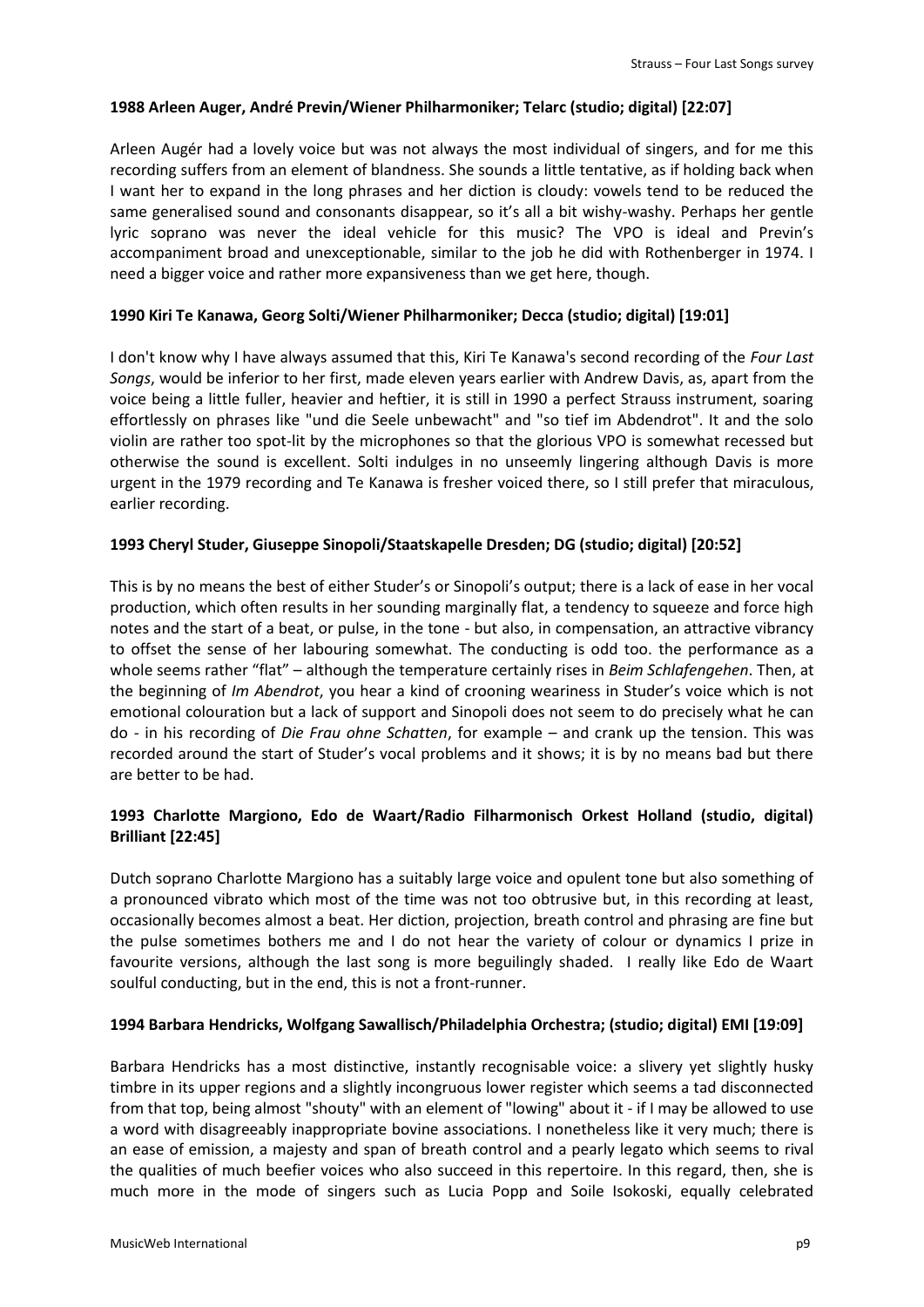exponents of the *Four Last Songs*. Certainly, as recorded here, there is no question of her lacking the heft or gravitas to bring off this music. She is unobtrusively supported by the pliant and very experienced Straussian Wolfgang Sawallisch.

Nothing is overdone or excessive here but the sense of ease is most winning: Hendricks floats along, borne on the current of Strauss's endless, seamless melodies without evincing any sense of stress or undue effort, encompassing just the languid ecstasy and poised intensity this music demands. Despite my having so many versions of the *Four Last Songs*, this goes on to the select list of my favourites alongside those in the same voice category such as Janowitz (with either Karajan or Haitink), Te Kanawa (with Andrew Davis), Della Casa, Jurinac and Popp. There is still room for the heavier sopranos like Norman, Fleming, Arroyo and Leontyne Price but for most listeners a Nordic purity is preferable. The Philadelphia Orchestra plays admirably although the violin solo in *Beim Schlafengehen* isn't as rapt as in the best accounts.

# **1995 Renée Fleming, Christoph Eschenbach/Houston Symphony Orchestra; (studio; digital) RCA [24:11]**

This is the earlier of Renée Fleming's two recordings of the *Four Last Songs* and has received, amongst the plaudits, some scathing criticism of Eschenbach's conducting, the playing of the Houston SO and of Fleming's singing itself.

Well; sorry - I don't hear it. Taking those objections in reverse order, Fleming's voice is obviously in finest youthful estate and her German is equally obviously, as a result of her Fulbright Scholarship experience in Germany and her fluency in that language, as good as one could wish. Clearly she eschews the kind of word-pointing that irritates me in Schwarzkopf's fussy manner because she concentrates on the "voice, voice and more voice" approach - which to me is the first requirement and precisely where decent but essentially ordinary, or even flawed, vocalists like - oh, let's see now; who? - Arleen Auger, Christine Brewer, Janet Eaglen, Nina Stemme, Karita Mattila or Anna Harteros, say - simply do not shine. I am not saying that any of those aforementioned ladies is a bad singer but I have heard them all in this music and don't really prize any of them. For me, there has to be a special quality of effulgence and transcendence in the basic sound; Fleming has it.

Regarding the supposed inadequacies of the orchestra, it sounds superb to me and I would need specific chapter and verse examples to convince me otherwise. Now, I can understand objections to Eschenbach's conducting insofar as his tempi are slow and his emphasis upon the lush, even syrupy possibilities of the music; even I agree that he is close to over-egging the last song, But Fleming, like Norman with Masur, can sustain those long, arching lines and to my ears they conjure up sheer beauty. "So tief im Abendrot" brings out the molten gold element of her soprano and she transports the listener into the Beyond effortlessly.

I can understand some requiring a little more sinewy grip to strengthen the underlying pulse of the music, but Fleming channels Strauss' spirit by bringing out the soaring beauty of the female voice and I don't mean at the expense of the sentiments they express; that beauty transmutes the emotion into "something rich and strange".

# **1996 Hellen Kwon, Adrian Leaper/Orquesta Filarmónica de Gran Canaria; (studio; digital) Arte Nova [19:26]**

Hellen Kwon has a big, rather blowsy soprano for a singer who specialises in lyric roles; her line is a bit gusty and at times either the vibrato starts to loosen or she seems to lose tension in her vocal cords and "moon" and labour somewhat, very slightly under the note. The kind of poised steadiness apparent in the very finest accounts is lacking. This is a pity, as Leaper's accompaniment is absolutely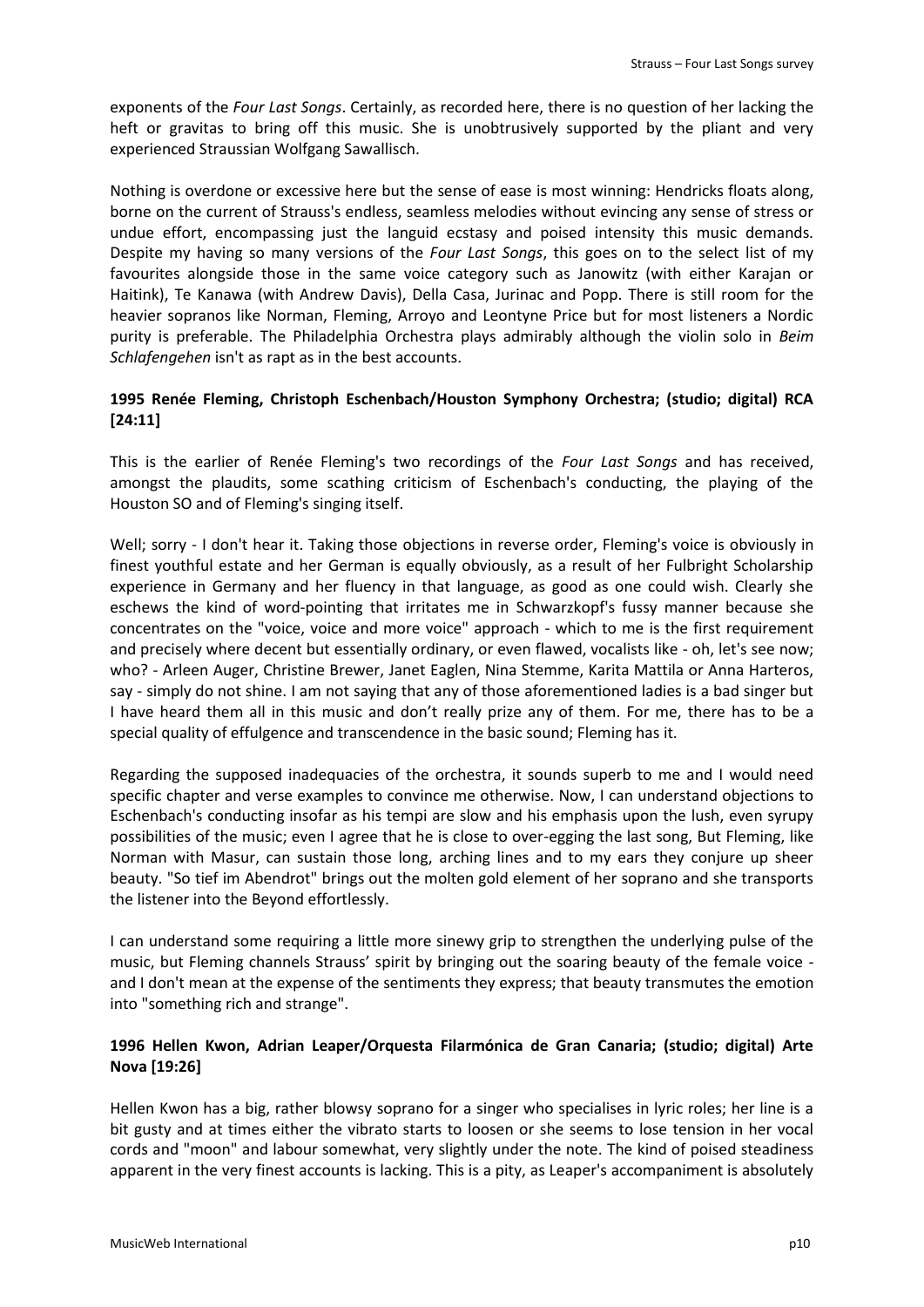ideal. This is not a poor performance by any means but it cannot stand comparison with the best, especially given just how many great versions of these songs are now available in the catalogue.

## **1998 Karita Mattila, Claudio Abbado/Berliner Philharmoniker; (studio; digital) DG [22:32]**

I have read with some surprise critiques in which reviewers dub this tasteful offering the best they had heard of these deathless songs. Yes; they are tolerably well sung; yes, the BPO plays beautifully but no-one seems to be the slightest bit enraptured by or even especially interested in what they are performing. As another reviewer has remarked, the orchestra hardly gets out of first gear and there is nothing distinctive about Mattila's delivery of the text; she could be singing about almost anything while Abbado simply asks his band to play through the notes without bothering to point up anything. It's like being smothered in velvet.

The middle of Mattila's voice and her lower register are sometimes ugly or cloudy and there is a lack of ease in her reaching for top notes, especially in the six songs which precede the main event.

Almost any of the recordings reviewed in this survey offers more engagement than we find here. Never before have these songs bored me and it was only after writing thus far that I noticed other reviews expressing similar exasperation at the one-size-fits-all phrasing and dynamics (what dynamics?). Apparently, the health of both the singer and the conductor was not of the best when this recording was made; while I am sorry about that, the release itself should not then have been issued.

## **1998 Deborah Voigt, Kurt Masur/New York Philharmonic Orchestra; (live; digital) Teldec [20:20]**

This is one of the most forthright and vibrantly sung renditions of this song cycle; not for Miss Voigt is the languorous, dreamy approach – she meets the songs head-on, singing out with glorious, open top notes ringing free. Masur's accompaniment is rather desultory but the vibrancy of Voigt's attack carries the day. Voigt's soprano has an individual, immediately recognisable quality which I like in a singer, especially when confronted with too many careful, anonymous renditions of these glorious songs. I love this recording and am baffled by some quite vituperative reviews I have encountered. It is live and just occasionally there is some audience coughing but it's not too intrusive. Masur does not linger but there is no sense of undue haste and the orchestral playing is splendid.

# **2001 Soile Isokoski, Marek Janowski/Rundfunk-Sinfonieorchester Berlin; (studio; digital) Ondine [20:51]**

There is little doubt that Isokoski has, alongside the very different versions by Renee Fleming and Dorothea Röschmann, provided the best account this century so far, although she must be stand comparison with the scores of recordings in the years following their first performance in 1950. Her voice comes from the same stable as the likes of Lucia Popp and Barbara Hendricks, in that it is silvery, shimmering and light in timbre but not without sufficient penetration to both cut through and soar over a big, sumptuous orchestral sound. To match that voice type, Janowski's speeds are on the brisk side but not superficial or perfunctory; these are more in the Böhm school of interpretation: taut and disinclined to linger but carrying a kind of nervous brilliance of its own. I could look for more of a sense of nostalgic, aching beauty in the concluding *Im Abendrot* and the strings of the Berlin Rundfunk could be more voluptuous - but again, it is refreshing to hear Strauss played with more immediacy and delicacy of touch than the three-pile velvety approach of Big Beast interpreters like Karajan and Masur with Jessye Norman, whose V-8 voice is to Isokoski's as the mighty ocean swell is to a sparkling Nordic stream.

The trembling immediacy of Isokoski's delivery is infectious; she sounds youthful and ecstatic with the kind of emotional simplicity and directness associated with Lisa Della Casa or Sena Jurinac.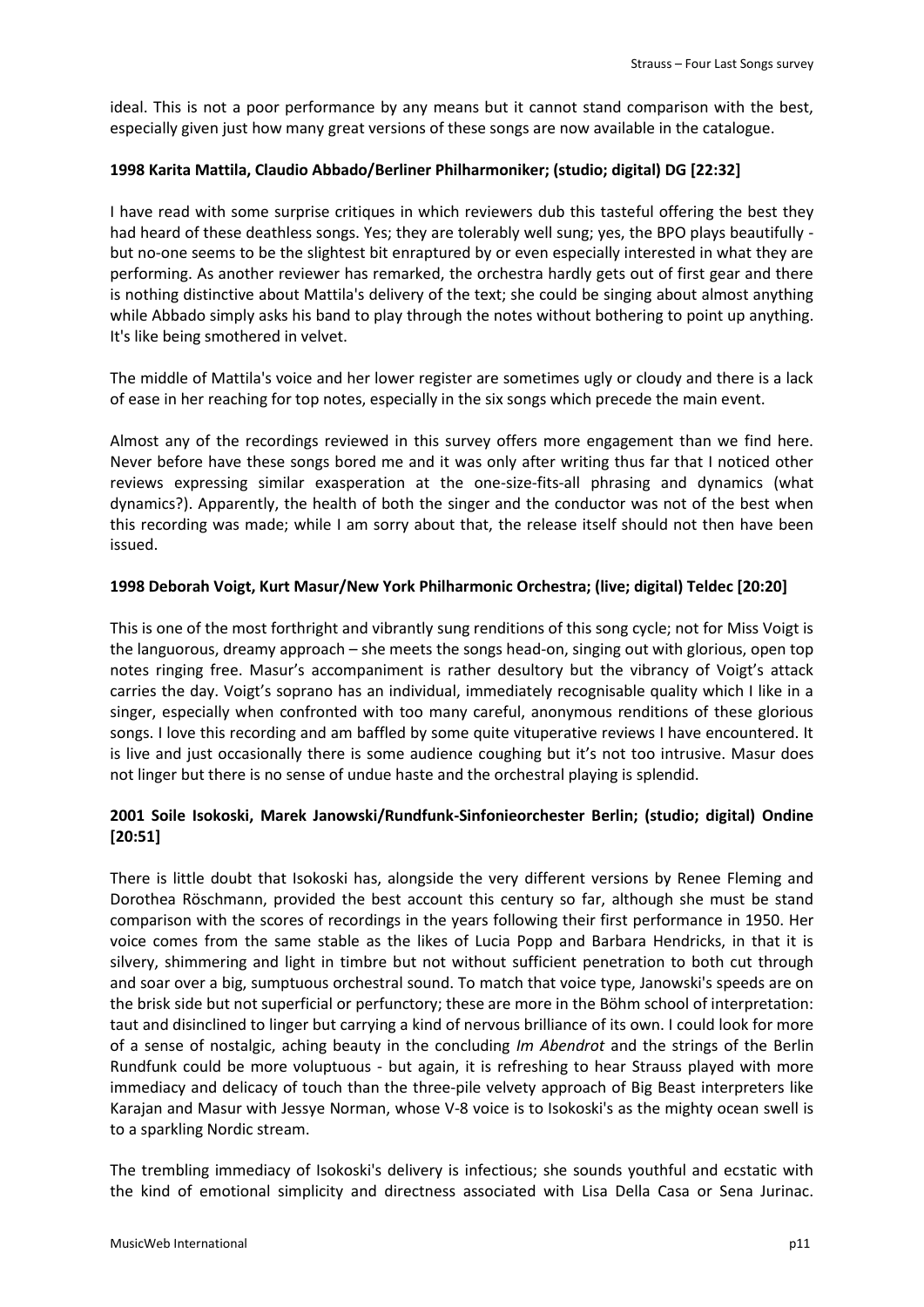Sometimes I want to hear these songs done by the likes of Fleming, Norman and on other occasions I prefer a lighter, less self-conscious touch of the kind delivered by Te Kanawa with Andrew Davis in her first and better recording.

Ondine's sound is a tad bright and brittle but this again suits the lighter style employed in this music. Isokoski's diction is occasionally sacrificed to maintaining smooth beauty of tone but that doesn't bother me; this is still a winner by any reckoning and could be your favourite if her style temperamentally matches yours.

# **2002 Melanie Diener, David Zinman/Tonhalle Orchester Zürich (studio; digital) Arte Nova [22:46]**

I find this performance to be rather laboured – surprisingly from a conductor who favours fast, period-skewed tempi – and Diener's voice, although big, is also rather blowsy, without the steady, shimmering quality I prize in these songs. There are times, too when she is shrill and sounds as if she is only just making it to the end of phrases, as Zinman's temp are broad. Her phrasing is oddly monochrome, without much emotional variation or personality. There is simply nothing here to make me favour this over better and favourite recordings.

# **2004 Anne Schwanewilms, Mark Elder/The Hallé (digital) BBC [23:31]**

The live performance enjoys an exceptionally clear, clean recorded sound, conveying both the immediacy of the voice but also the acoustic of the concert hall – including a few, faint coughs. Schwanewilms has a powerful, slightly piercing voice and is prepared to hold back on the vibrato for expressive effect and to use a wide dynamic palette rather than just belt her way through it at mezzo forte, like so many. The voice blooms beautifully in the high-lying passages and its centre is solid. You can hear the intelligence behind the artistic choices Schwanewilms in shading and shaping her phrasing – they work without being mannered or affected. Elder proves to be a most sympathetic and sensitive accompanist; this performance is full of gentle subtleties, including subtly applied rubato and the highlighting of different instruments. His tempi are on the slow side but never drag. The violin solo in *Beim Schlafengehen* is dreamy and seductive This is what Anna Netrebko was trying and failing to sound like in her recording. This was the surprise hit of my survey.

# **2006 Nina Stemme, Antonio Pappano/Orchestra of the Royal Opera House, London (studio; digital) EMI [20:38]**

As with several recordings under consideration here, I find that this one is immediately disqualified by the excessive vibrato in Stemme's voice. She has the right amplitude and tonal heft but I cannot get on with the beat which was already becoming apparent in her 2004 recording of Isolde for Pappano and has only become more apparent since. Everything else is fine, but…

## **2008 Renée Fleming, Christian Thielemann/Münchner Philharmoniker; (live; digital) Decca [19:58]**

This recording divides opinion. I know what is meant when some criticise the overt expressiveness of Fleming's interpretation but I do not agree that it is obtrusive or excessive. The voice is in wonderful condition and she is able to sustain the line with apparently effortless ease - except when she clearly chooses to disrupt it deliberately for emotive effect. The lower register is rich and characterful - you can hear its development just from the resonance of her speaking voice in the publicity interviews and the top soars as creamily and amply as ever; I hear no strain anywhere. Her German is of course impeccable and her breath control a thing of wonder; her singing in *Im Abendrot*, is magical. She is perhaps delivering here on record more of what you might hear in a live performance (indeed, I believe these are live takes - although you'd never know), when your communicative gestures can be more emphatic than in a recording - but slightly idiosyncratic instances of vocal colouring and verbal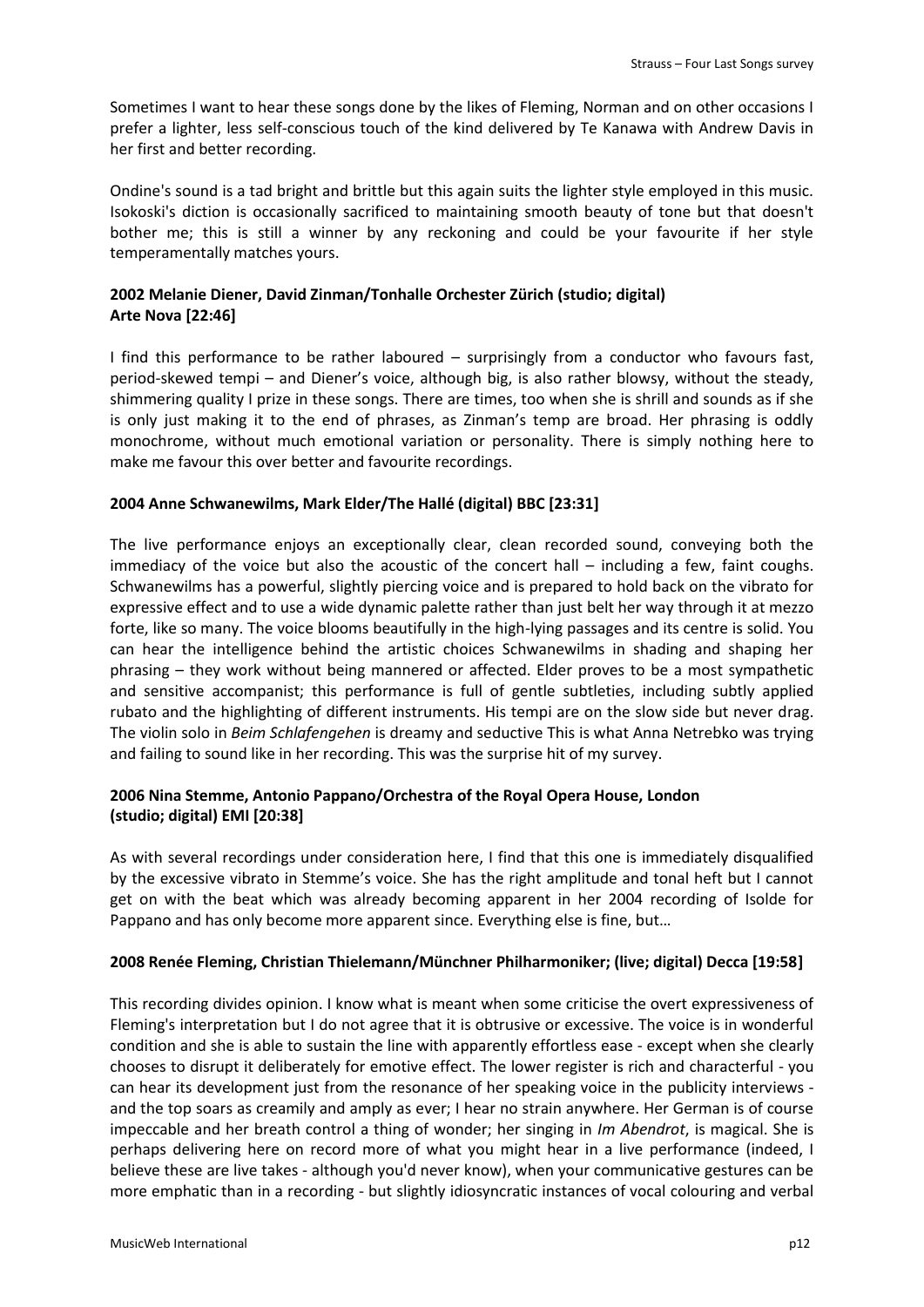inflection can, on repeated listenings, become a little quirky and irritating. Nonetheless, this is an immediate, heartfelt interpretation of these inexhaustibly moving songs and very much a performance for the modern listener who needs and expects more individuality to distinguish one version from another. Furthermore, the recorded sound is technically marvellous; I have never heard so much detail in the orchestration.

# **2009 Anja Harteros, Mariss Jansons/Symphonieorchester des Bayerischen Rundfunks; (studio; digital) BR-Klassik [21:19]**

I have already listened to this recording several times without quite being sure how much I like it, mainly because although I very much admire the conducting and playing, it is for me enjoyable but still problematic. The virtuosity one expects from this orchestra is intermittently on show but the descending string figure in the opening of *September* is somewhat creaky and deliberate and neither the solo violin in *Beim Schlafengehen* nor the orchestral ensemble in *Im Abendrot* quite "sings" as it should. I want a cushion of sound in my ideal *Four Last Songs* whereas some, including Jansons, evidently, prefer a more astringent and transparent texture.

About the singer, I also have some nagging doubts. Anja Harteros has a big, slightly raw and blowsy tone with a vibrato that becomes pronounced when she sings forte - which in fact, is most of the time. She has the breadth and amplitude of voice to tackle these songs head on and makes little time for the refinement which marks my favourite versions - although I am no fan of Schwarzkopf's fussier approach and certainly prefer something more robust. Her voice is not especially beautiful, having something of an edge; her forthright interpretation reminds me of Leontyne Price without her plushness of tone.

I like this disc but I don't think this is amongst my classic versions for all that I enjoy it.

## **2009 Aga Mikolaj, Karl Sollak/WDR Rundfunfunkorchester Köln; (studio; digital) CPO [21:16]**

Having read enthusiastic reviews from other clearly very satisfied listeners, I must admit to considerable disappointment in this recording when I bought it, as it was soon destined for the giveaway pile.

This is not a recording to compete with my top half dozen favourites or indeed any of those I retain on my shelves. My first problem lies with the essential quality of Aga Mikolaj's soprano timbre: in the middle of her voice she can at times sound a little like Lucia Popp, with a fast vibrato and a silvery, slightly tremulous character; she also has a serviceable, if rather "divorced" lower register but otherwise the voice thins our alarmingly as she moves up and anything above G sounds thin and strained - and even squawky, especially where she attempts to float a pianissimo but fails to maintain enough body in her tone. As result there is little of the sensuousness that the singing of Strauss demands and she fails to soar over those big, long melismata which so grace the *Four Last Songs*, and we may sometimes hear an edge - even a grittiness - in the vocal line.

Secondly, there are problems with her diction and distortion of vowels, in both German and Italian, especially in the upper tessitura of the music. Thus, the top A on "Du" in "Du kennst mich wieder" emerges as "Daw", "zu" is "zaw", "und die Seele" becomes "Und die Sahle" and so on. Too often vowels are plummy and gluey, lacking the crispness that a great singer brings to text; too often the words sound like "aw-aw-aw", which I find wearing and obtrusive.

The sound is excellent and orchestral playing and conducting are good, but not distinctive. I am sorry of this sounds grudging but I simply cannot accord this the same accolade as many others; to my ears this is competent but flawed singing and nothing like the paragon others claim to hear.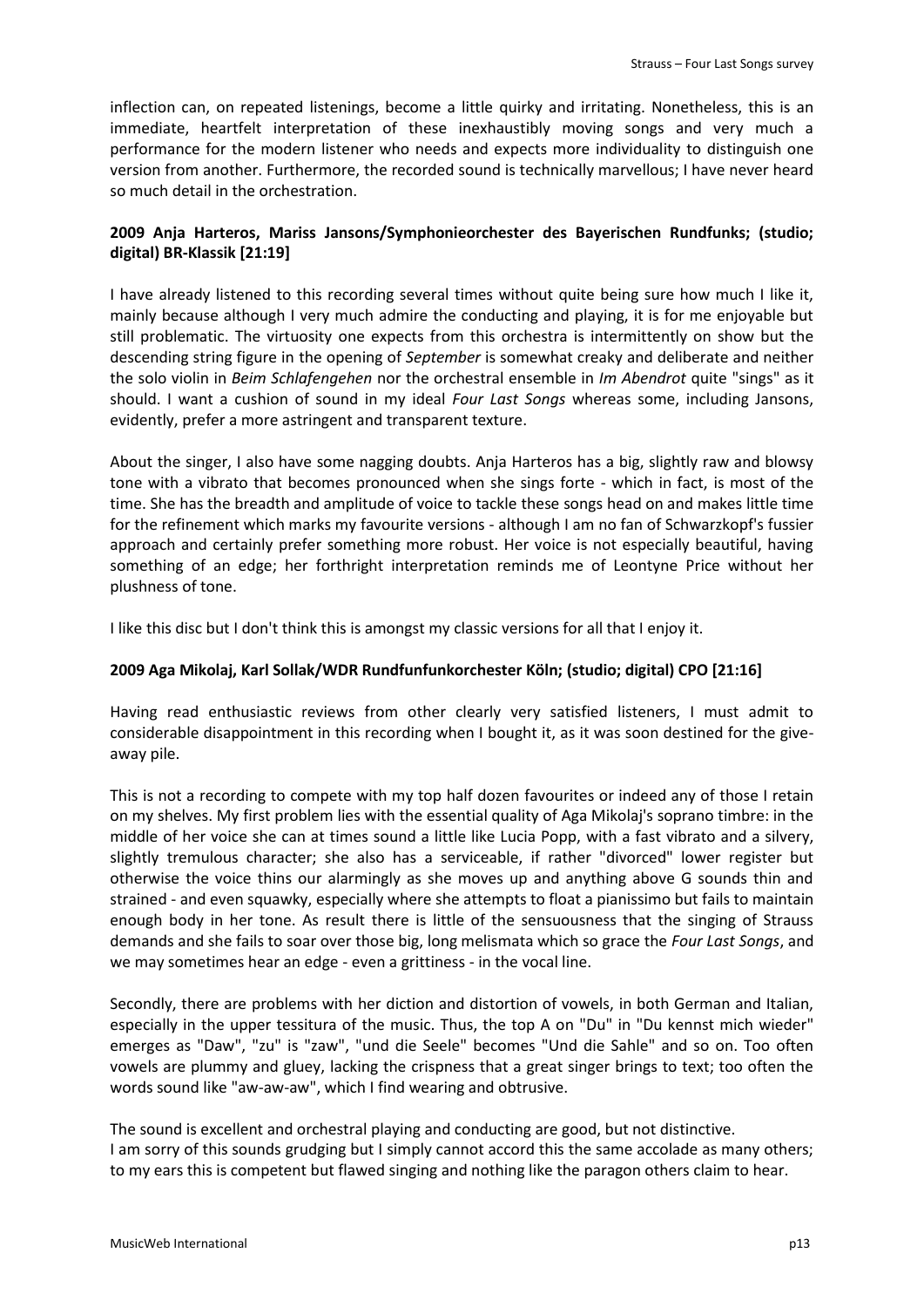# **2010 Dorothea Röschmann, Yannick Nézet-Séguin/Rotterdam Philharmonic Orchestra; (live; digital) BIS [21:19]**

This recording ranks with any, as long as you enjoy a lighter, more silvery soprano as opposed to the "fat", V8 lushness of a heavier-voiced singer such as Jessye Norman or Flagstad. My discovery and appreciation of Dorothea Röschmann is ongoing; I have already posted several rave reviews of others of her recordings and this one joins them as highly recommendable. She is of the Lucia Popp school of voice: a shimmering, vibrant, slender flame of a soprano which burns with bright intensity. Her soprano is not as warm as Te Kanawa's or Fleming's and might sound to some ears just occasionally a little shrill and thin but it is so steady and evenly registered through its range, that criticism is silenced. As always with this singer, her diction is superb and she rides the tricky melismatic passages in *September* with consummate ease. The orchestral accompaniment is sensitive and apt.

Texts of the songs are provided but annoyingly the sub-headings of the tone poem are not.

# **2011 Anne Schwanewilms, Markus Stenz/Gürzenich-Orchester Köln (studio; digital) Orfeo [23:00]**

Having already been wowed by Schwanewilms' live 2004 recording with Mark Elder, I was interested to hear how and if her interpretation had changed over seven years. Despite the advantage of this being a studio recording, this is not as persuasive as that earlier performance; her vibrato is marginally looser here, her top notes slightly pinched and her tone less steady. Nor is her diction as clear as previously and I find Stenz' accompaniment a tad deliberate compared with Elder's flexibility. The power and intelligence of Schwanewilms' reading are still much in evidence, however. This is still a fine performance but the earlier recording is the better option.

# **2014 Anna Netrebko, Daniel Barenboim/Staatskapelle Berlin; (studio; digital) DG [21:55]**

Anna Netrebko has been pushing and pushing her voice for the last few years from its original Fach where it was happiest in Donizetti, Bellini and the lighter Puccini and Verdi roles, until now when she bestrides the Met stage as a Lady Macbeth; she clearly thinks of herself as a dramatico-spinto soprano with the world of bel canto left far behind. This has sounded the death-knell of her voice, which was once formerly a quite small but beautiful instrument - and here she murders these songs with an intensity of purpose which is chilling. She has now caught the dreaded old Soviet Russian disease - which, ironically, most modern Russian singers are now avoiding - and is in permanent wobble mode, flapping her way through the long phrases, her voice sounding coarse, ugly and barely under control and ugly. Her tone is cloudy, she scoops up to notes and her lower register is gritty; it is painful to hear her struggle through these wonderful songs when she cannot sustain a proper legato or spin a seamless line. Nor is her German diction very crisp. Avoid.

## **2014 Erin Wall, Andrew Davis/Melbourne Symphony Orchestra (live; digital) ABC Classics [22:04]**

Andrew Davis was at the helm for one of my favourite versions of these songs recorded an astonishing thirty-five years ago with Kiri Te Kanawa. Well, this one is unlikely to replace that: Erin Wall has a big voluptuous sound but the dreaded wobble has already taken over her voice – very worrying in one so young. How is it that young singers are allowed to progress in their careers without someone pointing out that no great voice has this defect? I am equally bemused when critics don't hear and remark upon it. It could be that the microphone exaggerates it, but I suspect not. A vibrato generally has an optimum pulse and this exceeds it. And that's that, as far as I am concerned, regardless of other, incidental virtues.

# **Recommendations: Janowitz 1973; Norman 1982; Te Kanawa 1979; Voigt 1998, Schwanewilms 2004.**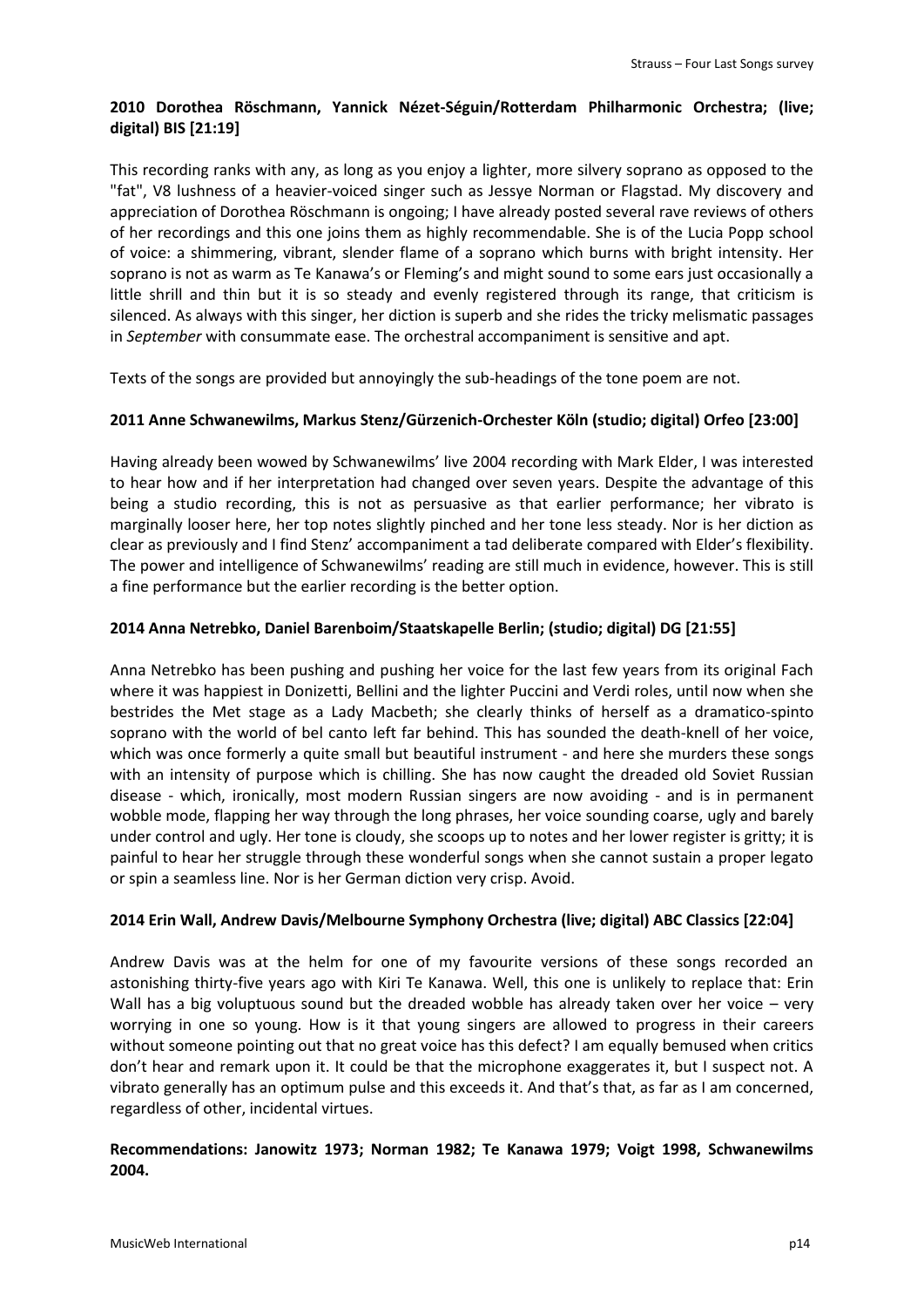As I said in the introduction, there are so many successful recordings, to make recommendations is to give hostages to fortune. In many ways, it is easier to suggest which recordings to avoid than to pick "the best". My suggestions are thus very tentative, insofar as personal taste in voices is so subjective that I can only indicate which recordings I most favour and beat a hasty retreat, dodging missiles.

It is evident from my recommendations that I like a bigger, more voluptuous sound in these songs, but that is what I believe Strauss intended; after all, it was Flagstad who sang their premiere. I can, however, appreciate the attraction of a lighter, more silvery voice and my selection of Janowitz as my first choice balances – and even contradicts - my stated preference for more robust voices. Popp, Röschmann and Isokoski could just as easily be prime recommendations, depending on your taste and conception of how they should be sung.

My nominations are all stereo, as only a handful of mono recordings were made before the stereo LP era began a few years after the premiere and such music surely benefits immeasurably from the stereo medium, for all that there are several excellent mono recordings.

#### **Appendix**

I have long been dissatisfied with the English translations of the beautiful German texts provided by recording labels in their booklets, so have made my own which I hope better embody the spirit of the original language.

## **Frühling (Hermann Hesse)**

In dämmrigen Grüften träumte ich lang von deinen Bäumen und blauen Lüften, Von deinem Duft und Vogelsang.

Nun liegst du erschlossen In Gleiß und Zier von Licht übergossen wie ein Wunder vor mir.

Du kennst mich wieder, du lockst mich zart, es zittert durch all meine Glieder deine selige Gegenwart!

# **September (Hermann Hesse)**

Der Garten trauert, kühl sinkt in die Blumen der Regen. Der Sommer schauert still seinem Ende entgegen.

Golden tropft Blatt um Blatt nieder vom hohen Akazienbaum. Sommer lächelt erstaunt und Matt In den sterbenden Gartentraum.

# **Spring**

In twilit tombs I dreamed long Of your trees and blue skies, Of your fragrance and birdsong.

Now you lie revealed In all your glittering array, Overflowing with light, Like a miracle before me.

You recognise me, Tenderly you embrace me; Through all my limbs Thrills your blissful presence

## **September**

The garden mourns, The cool rain falls on the flowers; Summer gently shivers As his end draws near.

Leaf on golden leaf Drops from the tall acacia; Weary and bemused, Summer smiles Upon the dying dream of the garden.